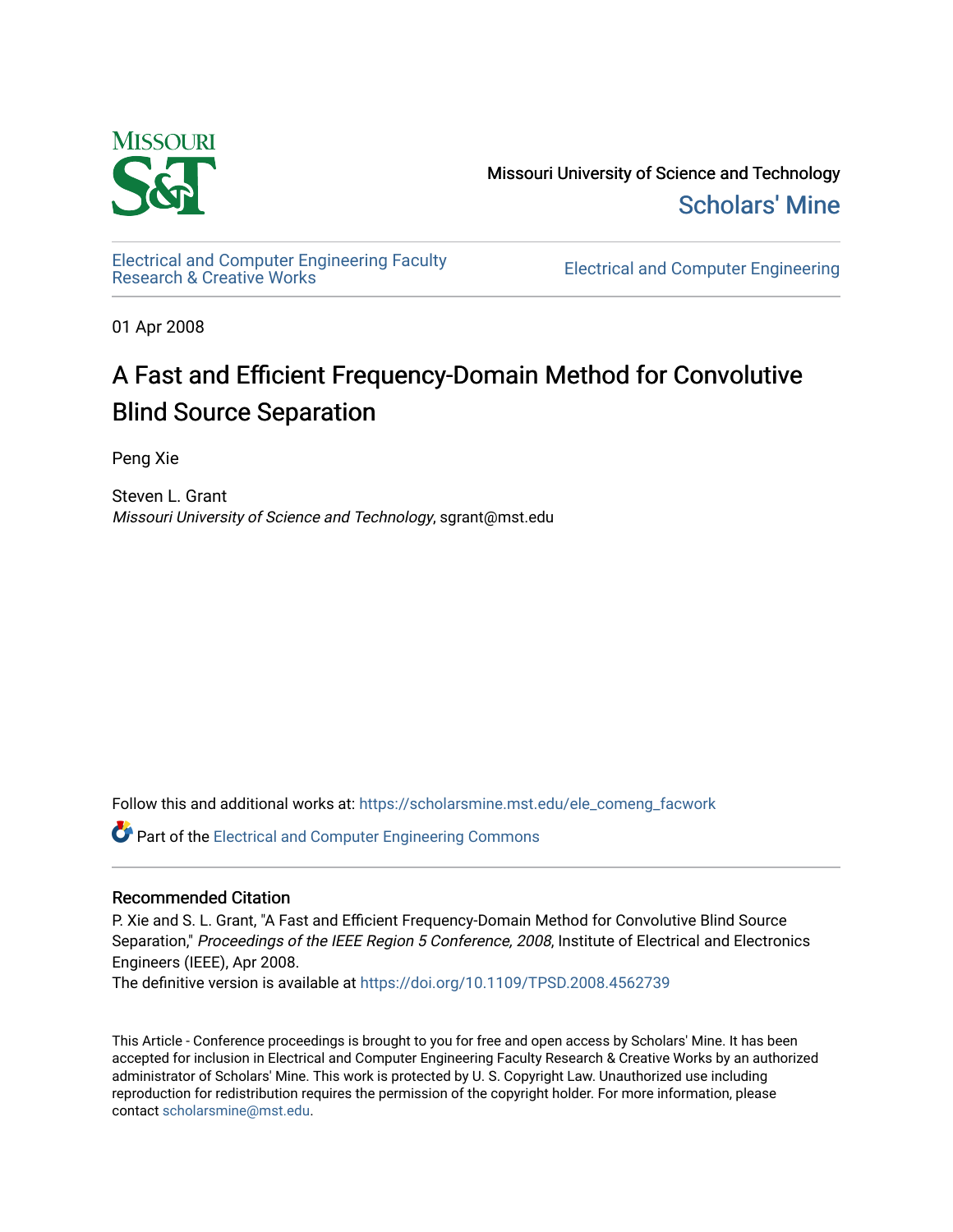# A Fast and Efficient Frequency-Domain Method for Convolutive Blind Source Separation<sup>®</sup>

Peng Xie, Steven L. Grant† Dept. of Electrical and Computer Engineering, Missouri University of Science and Technology<sup>‡</sup>, Rolla, MO 65409, USA

*Abstract-***In this paper, the problem of blind separation of a convolutive mixture of audio signals is considered. A fast and efficient frequency-domain Blind Source Separation (BSS) method using Independent Component Analysis (ICA) is investigated. The main difficulties of this approach lie in the so called permutation and amplitude problems. In order to solve the permutation ambiguity, the final value of the ICA derived separation matrix of one frequency bin, is used to initialize the ICA iterations in the next frequency bin. The amplitude problem is addressed by utilizing the elements in the inverse of the separation matrix. Experimental results demonstrate that successful separation is achieved and compared with conventional frequency-domain BSS methods, it is less computationally complex and has faster convergence.**

# I. INTRODUCTION

Blind Source Separation (BSS) is a statistical approach for determining a number of independent random or deterministic signals when only their linear mixtures are available for observation. With the understanding that both source signals and mixing procedure are unknown, the process is termed "blind" and this blindness enables the technique to be used in a wide variety of situations. These include speech recognition systems, telecommunications, and medical signal processing.

Within BSS research there are two important issues that are generally considered: instantaneous BSS and convolutive BSS. The distinction between them is based primarily on the nature of the signal mixing process. Instantaneous BSS separates signals that are mixed without introducing time delays. It is where the development of BSS as a research field began. Convolutive BSS is an extension of instantaneous BSS which can achieve separation when time delays are involved. Recently convolutive BSS is drawing much of researchers' attention, because in many real-world applications such as communication and acoustics, the signals are mixed in a convolutive manner.

The major approaches to separate the convolutive mixtures can be divided into time-domain and frequencydomain methods. The time-domain method suffers from the

\* This work is sponsored by the Wilkens Missouri Endowment high computational complexity. In order to overcome the shortcoming of the time-domain methods, people are moving to the frequency domain, where the problem of convolutive mixing simplifies to instantaneous mixing allowing standard instantaneous ICA algorithms to be employed. Frequency-domain BSS takes much less computation time than time-domain BSS. However, it encounters problems, namely permutation and amplitude ambiguity.

During the last few years several frequency-domain methods have been reported to address the permutation and amplitude indeterminacy [1, 2, 3, 4, and 5]. Among these methods people are utilizing geometric information or spectrum characteristics to solve the permutation problem and using methods like directivity patterns or reference sensors to address the scaling problem. Although most of them cost much less computation time than time-domain methods, they are still time consuming for real-time processing. In this paper, we propose a frequency-domain separating system which runs faster than those methods without lowering the efficiency.

#### II. BSS IN THE FREQUENCY DOMAIN

# *A. Mixing and Separation Model*

In this section, we introduce the basic model of the convolutive mixtures. It is believed that a linear mixture of source signals weighted by filters is a sufficient model to describe the mixture. Assume *M* source signals are recorded by *N* sensors in a reverberant environment. In this model, the observed signals  $x_1(t)$ , ...,  $x_N(t)$  are obtained as the sum of convolutions of the source signals  $s_1(t), \ldots, s_M(t)$ and the room impulse response:

$$
\mathbf{x}_{i}(t) = \sum_{j} \sum_{\tau} \mathbf{a}_{ij}(\tau) \mathbf{s}_{j}(t - \tau) \tag{1}
$$

The  $a_{ij}(\tau)$  denotes the impulse response from source *j* to the location of sensor *i*. The background noise is not considered because it is sufficient to evaluate this model in a noise free situation.

The objective of BSS is to design a causal, stable separation filter  $b_{ij}(\tau)$  to obtain the estimation of original source signals, which is denoted by  $y_1(t)$ , ...,  $y_M(t)$ :

<sup>†</sup> Formerly known as Steven L. Gay

<sup>‡</sup> Formerly known as University of Missouri Rolla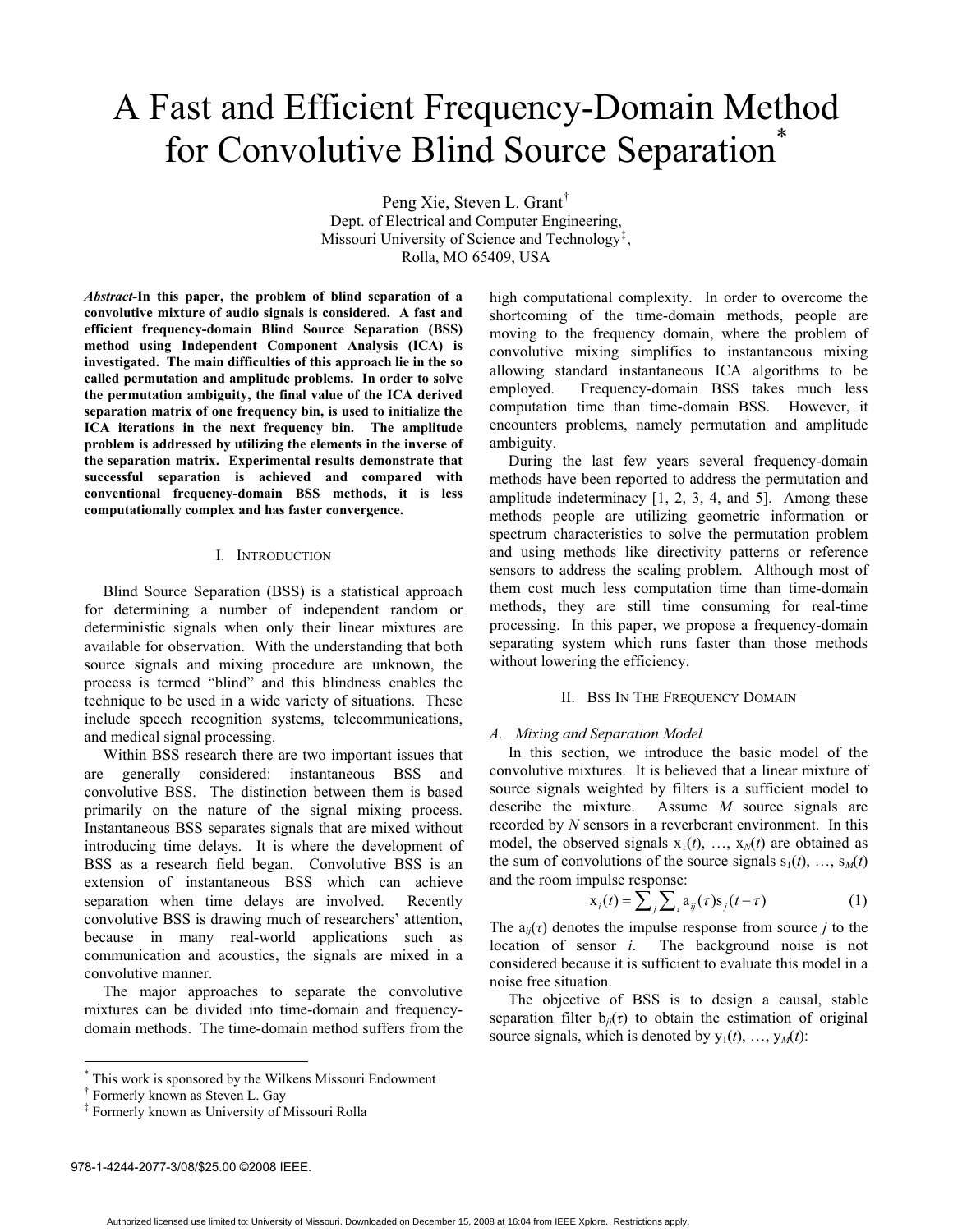$$
\mathbf{y}_j(t) = \sum_i \sum_{\tau} \mathbf{b}_{ji}(\tau) \mathbf{x}_i(t - \tau) \tag{2}
$$



Fig. 1. Diagram of frequency-domain BSS

The flow of frequency-domain BSS is shown in Fig. 1. Using short-time Fourier transform (STFT), the timedomain observed signals are transformed into frequencydomain signals:

$$
X_{i}(\omega, t) = \sum_{k=0}^{K-1} x_{i}(t+k) w(k) e^{-j\omega k/K}
$$
 (3)

where w(*k*) denotes a window function. Then the BSS model is converted into the frequency domain:

$$
\mathbf{X}(\omega, t) = \mathbf{A}(\omega)\mathbf{S}(\omega, t) \tag{4}
$$

where **A** is the mixing matrix in the frequency bin  $\omega$ .  $\mathbf{X} = \begin{bmatrix} X_1, \cdots, X_N \end{bmatrix}^T$  and  $\mathbf{S} = \begin{bmatrix} S_1, \cdots, S_M \end{bmatrix}^T$  are time-frequency representations of the observed signals and the source signals respectively. And the estimated signals are turned into:

$$
Y(\omega, t) = B(\omega)X(\omega, t)
$$
 (5)

where **B** is the separation matrix in the frequency bin  $\omega$  and  $\mathbf{Y} = \begin{bmatrix} Y_1, \cdots, Y_M \end{bmatrix}^T$ . At the last step, the time-domain signals are reconstructed using the inverse STFT:

$$
y_j(t) = \frac{1}{K} \sum_{k=0}^{K-1} Y_j(\omega, t) e^{j\omega k/K}
$$
 (6)

#### *B. Independent Component Analysis*

In each frequency bin, the instantaneously mixed frequency-domain signals are separated. Independent Component Analysis (ICA) is the most widely used approach to attack this problem. ICA exploits the statistical independence between the original source signals in order to separate them from the observed mixtures, attempting to make the signals as independent as possible. When the source signals are non-Gaussian and mutually independent, good separation is achieved.

There have been lots of existing ICA methods such as InfoMax [6], JADE [7] and FastICA [8]. In the proposed method, the well-known FastICA algorithm by Hyvärinen is implemented. According to the complex data value in the frequency domain, the algorithm is complex-valued and is formulated as follows [9].

$$
\widetilde{\mathbf{B}}_n = E\left\{\mathbf{X}(\mathbf{B}_n\mathbf{X})^* h(|\mathbf{B}_n\mathbf{X}|^2)\right\}
$$

$$
- E\left\{h(|\mathbf{B}_n\mathbf{X}|^2) + |\mathbf{B}_n\mathbf{X}|^2 h'(|\mathbf{B}_n\mathbf{X}|^2)\right\} \mathbf{B}_n \qquad (7)
$$

$$
\mathbf{B}_n = \widetilde{\mathbf{B}}_n / ||\widetilde{\mathbf{B}}_n||
$$

where  $B_n$  is a demixing weight vector, which forms the *n*-th row of the demixing matrix **B**.  $h(\cdot)$  is a nonlinear function and *h*'(·) denotes its differential.

#### *C. Permutation and Amplitude Ambiguity*

Even though the ICA algorithm for instantaneous mixtures precisely estimates the demixing matrix at each frequency bin, it still has indeterminacy of permutation and scaling, because ICA does not take into account the order and gain in which the original sources are recovered. Each ICA solution satisfies:

$$
\mathbf{B}(\omega)\mathbf{G}(\omega)\mathbf{A}(\omega) = \mathbf{P}(\omega)\mathbf{D}(\omega)
$$
 (8)

where **G** represents the whitening matrix used in ICA process **P** is a permutation matrix and **D** is a diagonal matrix, of which the elements denote the scaling factors.

If the permutation matrix **P** is not consistent across all frequencies then contributions from different sources will be combined into a single channel when converting the signal back to the time domain. The scaling ambiguity at each frequency bin results in a filtering effect on the sources in the time domain. In order to perfectly recover the sources in the time domain, those above indeterminacy problems must be essentially solved before making an inverse STFT from the frequency domain to the time domain.

#### III. PROPOSED METHOD

#### *A. Solving Permutation*

In order to overcome the permutation problem, a fact needs to be noticed. When the sensor signals are converted into the frequency domain, their spectrums change gradually along the frequency axis, which means if the frequency bins are narrow enough, the spectrums between neighboring bins are highly correlated. Therefore, we can expect that the separation matrices obtained by FastICA in adjacent frequency bins will not have great changes in their coefficients, as well as their permutation orders.

Due to this fact, we can employ the final solution of the separation matrix in the previous frequency bin as the initial value of the FastICA iteration in the current frequency bin. If the resolution in the frequency domain is high enough, the separation matrices in consecutive frequency bins will tend to converge in the same permutation order, which means the step of solving permutation can be avoided.

Fig. 2 shows the flow of the iteration to compute the separation matrices. The iteration can be performed in two equally efficient ways: 1. Start from the lowest frequency; 2. Start from the highest. Method 2 runs slightly faster than method 1, as it converges faster in the lowest frequency bins.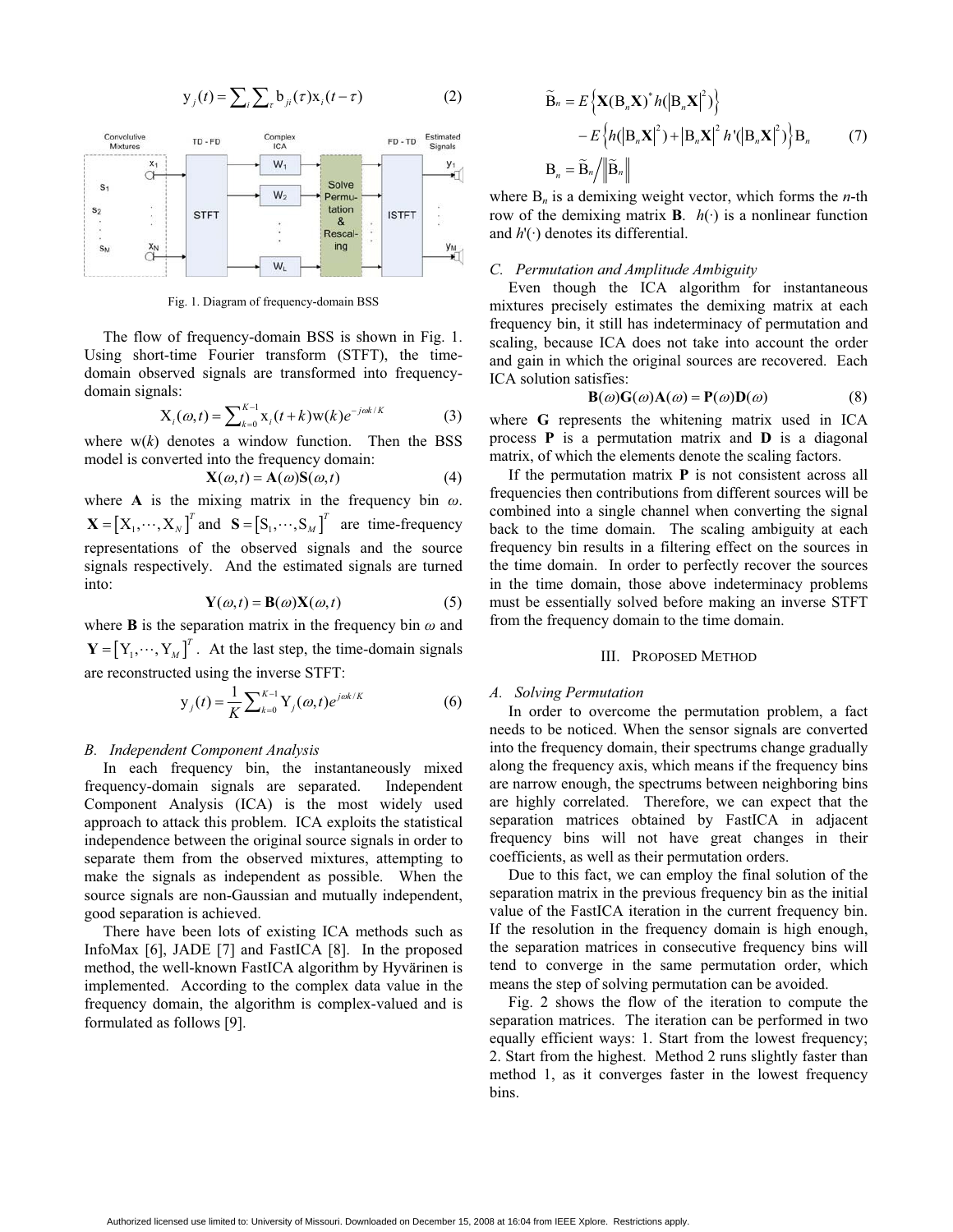

Fig. 2. Iteration flow across all frequency bins

# *B. Rescaling*

For simplicity, we assume the number of sources and the number of sensors are equal, which means  $N = M$ , in the following discussions. Assume at the frequency bin  $\omega$ , the separation matrix **B** is successfully calculated, and **C** is its inverse (or pseudo inverse). Matrix **C** can be denoted by:

$$
\mathbf{C}(\omega) = \mathbf{B}^{-1}(\omega)
$$
  
= 
$$
\begin{bmatrix} c_{11}(\omega) & \cdots & c_{1M}(\omega) \\ \vdots & \ddots & \vdots \\ c_{M1}(\omega) & \cdots & c_{MM}(\omega) \end{bmatrix}
$$
 (9)

Let the rescaling matrix **R** be the diagonal elements of **C**:

$$
\mathbf{R}(\omega) = diag\{\mathbf{C}(\omega)\}\tag{10}
$$

Then (5) changes into:

$$
\mathbf{Y}(\omega, t) = \mathbf{R}(\omega)\mathbf{B}(\omega)\mathbf{X}(\omega, t) \tag{11}
$$

With (11), good amplitude rescaling can be achieved.

#### IV. EXPERIMENTAL RESULTS

In this section we present the results of experiments carried out to test the performance of the proposed method. The experiments were conducted using the Image Model [10] and performed on a Dell laptop with a Pentium M CPU at 1.7GHz. A typical reverberant room was simulated, as shown in Fig. 3.



Fig. 3. Experiment room setup

A 2-input and 2-output noise free case was considered. And the experiment parameters and conditions are shown in the following table.

TABLE I PARAMETERS AND CONDITIONS

| Room dimension                          | L: 5m, W: 4m, H: 3m     |
|-----------------------------------------|-------------------------|
| Reverberation time ( $T_{60} \approx$ ) | 100ms/150ms/200ms/300ms |
| Number of sensors                       | 2                       |
| Distance between sensors                | 2cm                     |
| Direction of Arrivals (DOA)             | 50° and 120°            |
| Distance of sources                     | 0.8 <sub>m</sub>        |
| Source signals                          | 2 male speeches of 4s   |
| Sample rate                             | 8000Hz                  |
| Frame length of STFT                    | 1024                    |
| Number of frequency bins                | 513                     |
| Nonlinear function in ICA               | $G_2(u) = \log(0.1+u)$  |

Fig. 4 shows the separation results when room reverberation time is 150ms and the performance was compared with the method by Kurita [2], as shown in Fig. 5.